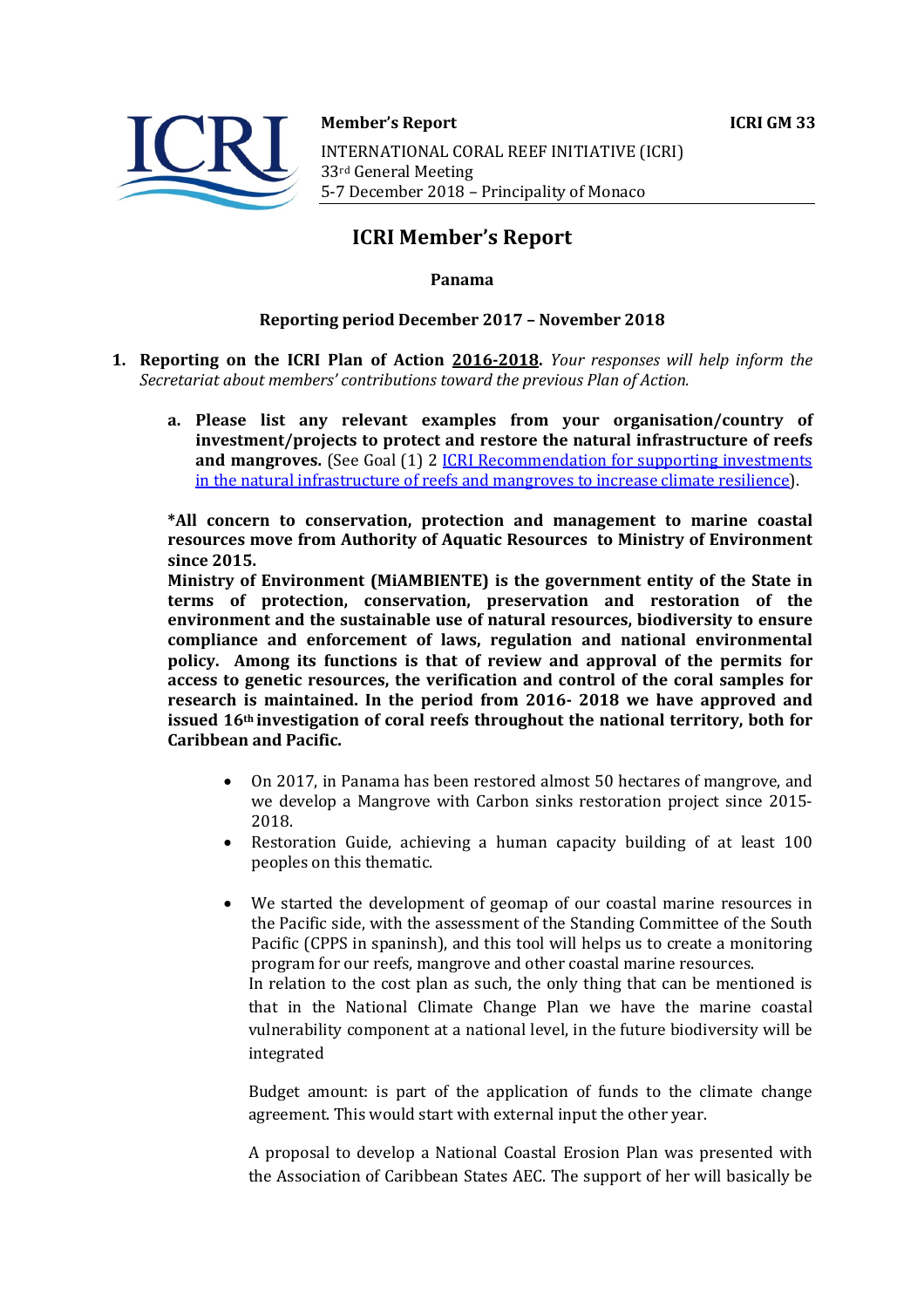the team to monitor the coastal erosion associated with climate change, focused on the vulnerability of people living on the coasts and seas. Currently there is no integrated vision to corals, but we could integrate it into the local contribution project if possible to obtain funds to develop it. The estimated amount that is required is USD. 40,000,00

b. Has your organisation/country made any progress in the following areas to **target anthropogenic pressures?** Please give detail below. Note: If no change since your last ICRI member report, please write 'no change'.

> ☐ **Encourage ban of plastic microbeads in cosmetic products.** (See Goal (3) 2 & See ICRI Recommendation to reduce plastic microbeads pollution in marine environment): Not yet, we are added to Global Gear network iniciative

No Changes

 $\Box$  Improve regulation and enforcement to reduce direct anthropogenic **damage due to dredging and physical alteration of reef structures.** (See Goal (3) 3 & ICRI Recommendation to reduce damage due to dredging and dumping on coral reefs): No change

 $\Box$  Deployment of mooring devices limiting the mechanical destruction **of coral reefs and seagrasses.** (See Goal (3) 4).

No Change, Only improve the monitoring of the important areas

- c. **Did vour organisation/country celebrate International Year of the Reef?** Please give details below. (See Goal  $(5)$  1 & ICRI Recommendation designating 2018 as the third International Year of the Reef):
- 2. Contribution to the ICRI Plan of Action 2018-2020 and upcoming ICRI general **meetings.** *Your responses to the following questions will assist the Secretariat in assessing contributions towards the major themes of the draft ICRI Plan of Action 2018-2020.*

# **Theme 1 - Promote effective and adaptable solutions to improve the protection of coral reefs**

- a. Which of the below topics do you consider to be the three top challenges that **your organisation faces in managing coral reefs?** Please select from the options below:
	- $\boxtimes$  Climate change impacts
	- $\boxtimes$  Inadequate planning, zoning and management
	- $\boxtimes$  Unsustainable resource extraction
	- $\Box$  Tourism and recreation
	- □ Shipping
	- $\boxtimes$  Coastal development
	- □ Dredging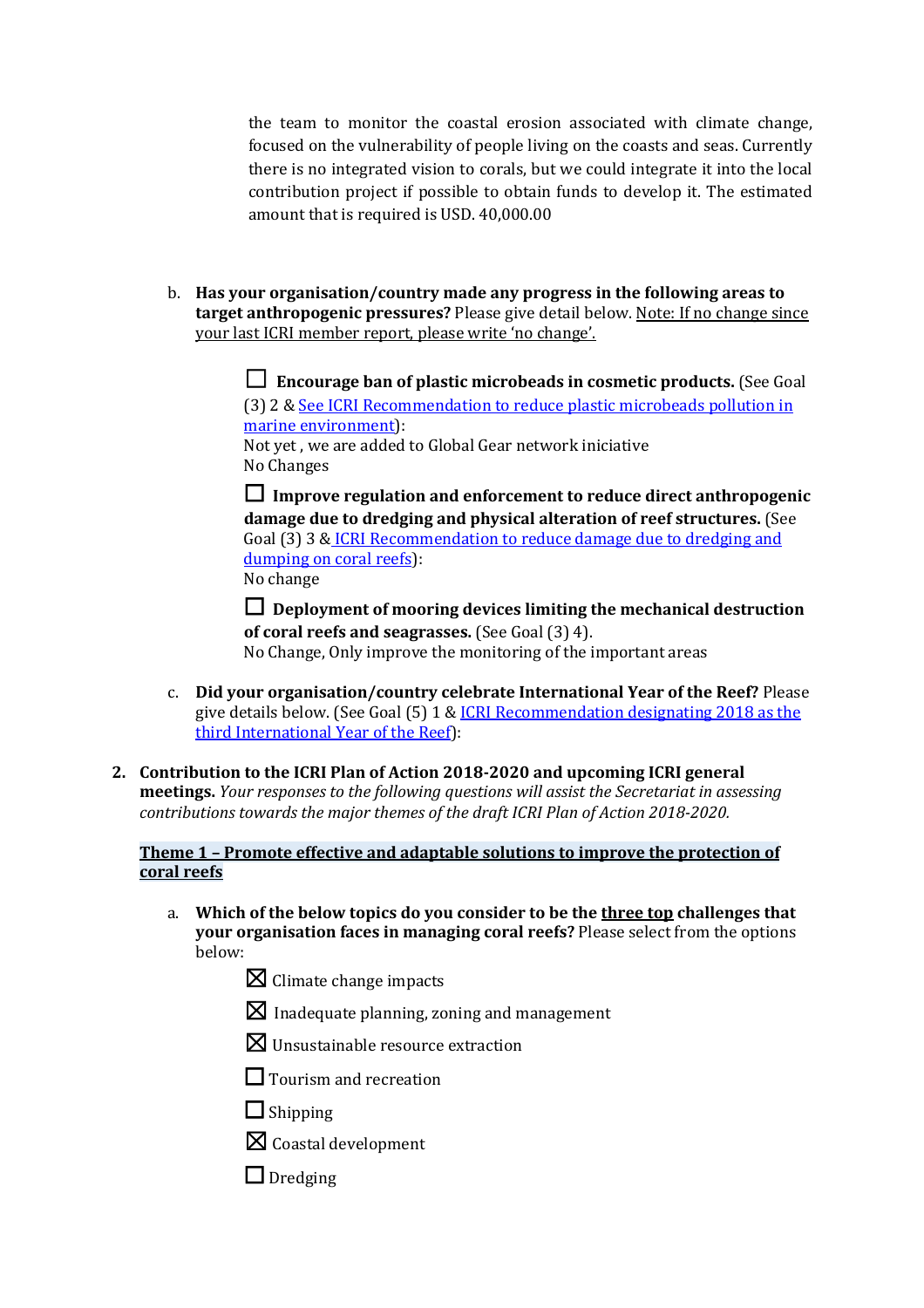$\boxtimes$  Illegal and destructive fishing

 $\Box$  Fish and coral trade

 $\Box$  Marine debris

 $\Box$  Other. Please specify:

- b. Please list any examples of innovative management practices that your organisation/country is involved in, such as use of VMS, drones & ecological **mooring devices.** Include their limits, conditions of implementation, financing and an assessment of their results and links for more information if possible.
- c. Please list any examples of innovative funding for management that your organisation/country is involved in. Include their limits, conditions of implementation, financing and an assessment of their results and links for more information if possible.
- d. Please list any examples of leading practices, techniques and strategies for **building reef resilience that your organisation/country is involved in.** Include their limits, conditions of implementation, financing and an assessment of their results and links for more information if possible.
- We are implementing two strategies, the fishing tournament of the lionfish in the *Caribbean, and underwater cleaning (Ghost fishing net project).*
- Futhers Actions for management Coral Reef Comunities Status: MiAmbiente and Maritime International University of Panama in alliance are improve the project to determine the current and healht status of coral reef communities and key species for the fishery in the Coiba National Park  $\overline{a}$  that is a nucleo area from the Eastern Tropical Pacific (Colombia, Costa Rica and Ecuador) to propose measures for Monitoring, Management and Conservation of Marine and Coastal resources. To know the current state of reef communities and key species for fisheries in pursuit of regional patterns of biodiversity and generate suggestions to support the management and conservation programs for the Coiba National's Park and know about the pressure from tuorist activities in this important area . Update and improve the existing protocol for monitoring reef areas and key species of Coiba National park to be adopted by the Ministry as a management tool to strengthen conservation processes in this areas. The general objective of this proposal is to establish the current condition status of the reefs of the Coiba National Park (PNC), by estimating ecological indicators of the key communities for the ecosystem.

The specific objectives that are to be achieved according to the main objective are: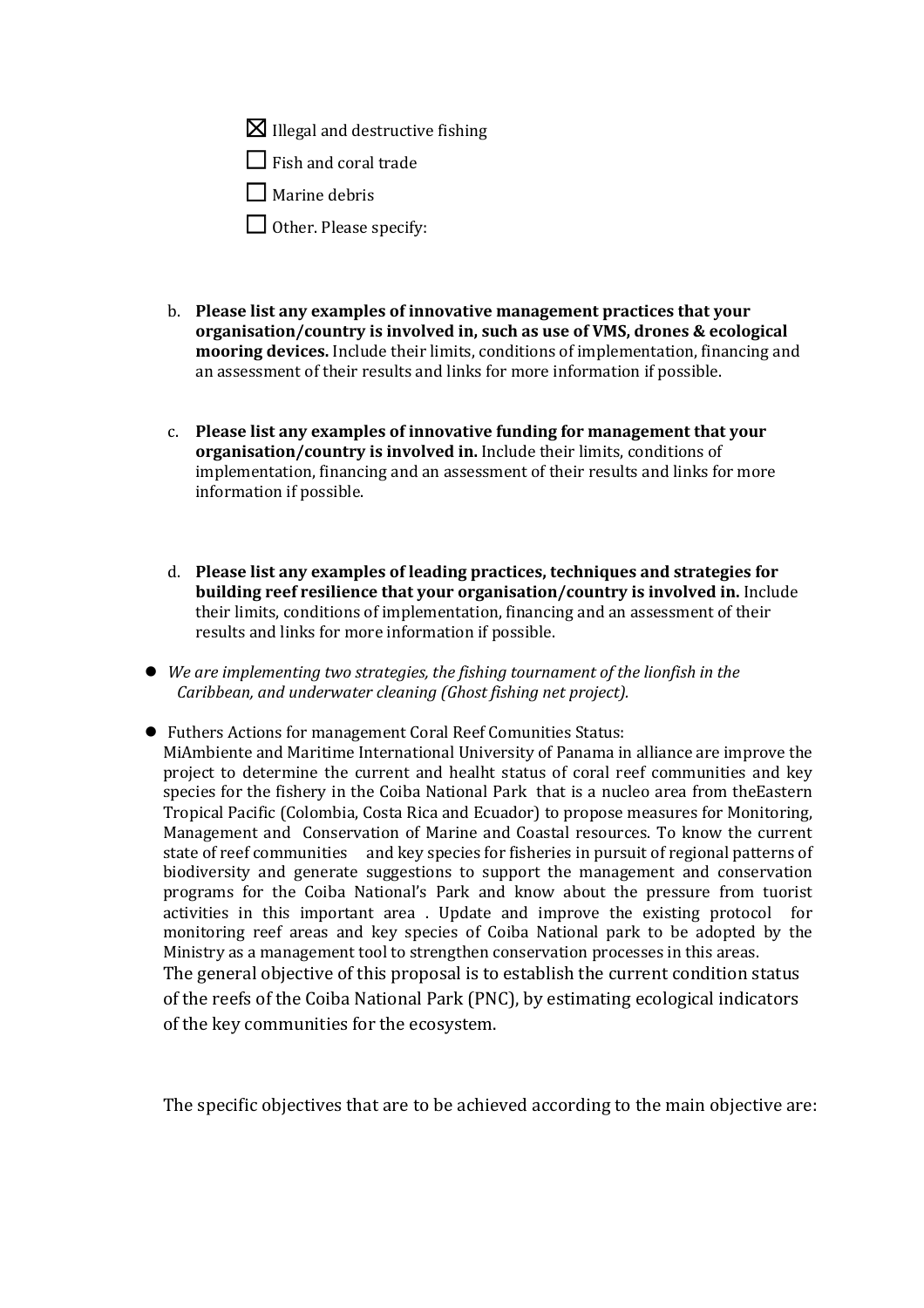Evaluate the condition indicators of the reef ecosystem (biomass and fish diversity, density and diversity of benthic macro invertebrates and coral health coverage and status) and characterize the community of species of fishing importance for the PNC region.

Establish regional patterns of biodiversity of the reef community and compare what is found with other regions of the Eastern Tropical Pacific

Characterize the threats of natural and anthropic origin to which the coral reefs of the PNC are subjected.

Establish an environmental quality index for the reefs of the PNC and its surroundings that is useful as a tool in decision making for conservation.

Establish temporal differences in the condition of the reefs by comparing the indicators and the survey that are done helps us to establish the biological baseline of the park's coral reef comunity and be able to make comparisons over time and between periods.

This research will generate an updated knowledge of the state of condition of the reef ecosystems of the Coiba National Park, as well as its variations in association with the state of protection thereof. It will also provide information regarding the threats of natural or anthropic origin that the species and the ecosystem itself face for their permanence in the region.

The information generated from the proposed project will be useful for science in a descriptive way, since it allows knowing the current condition of the visited sites and their similarity with respect to the composition of the species and their abundances, but will also mark a starting point for studies that seek to evaluate in the future the level of change in the composition and structure of the faunas of interest within the Pacific of Panama.

*Budget amount: 30,000 USD and any support to the stateholders* 

e. Please list any examples of leading practice reef restoration mechanisms that **your organisation/country is involved in.** Include their limits, conditions of implementation, financing and an assessment of their results and links for more information if possible.

# **Theme 3 - Support communities reliant on coral reefs**

f. Is sustainable tourism development a significant challenge for your **organisation?** If so please include detail below of the kinds of challenges faced and your strategies to deal with them. On this sector Panama has been working with the Tourism Authority of Panama for create a lay about certification in sustainable tourism, that will be obligatory for the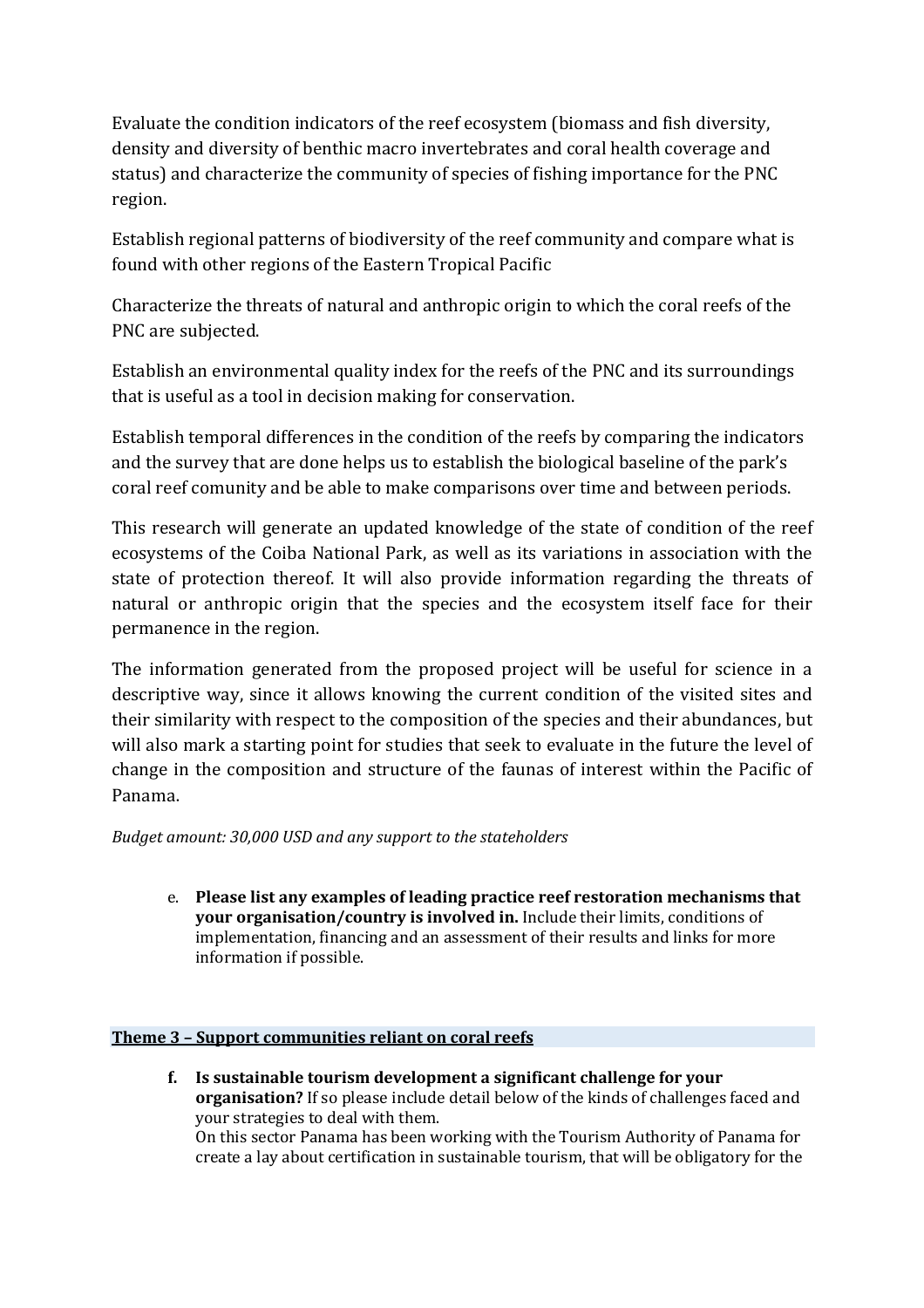tour operator in the Protected Areas.

**g.** Is your organisation involved in activities to raise awareness and encourage **action to support communities reliant on coral reefs?** Please include details below.

Panamanian authorities should incorporate the results of such studies in the management of marine ecosystems and resources are related. Increase the capacity of the authorities for monitoring and evaluation of these ecosystems and species. And it is necessary to increase investment and build technique capacity by the state to support marine monitoring programs.

## **Theme 4 - Help to reduce anthropogenic threats to coral reefs, particularly those that occur at a global or regional scale**

- **h.** What activities is vour organisation involved in to elevate awareness of the global nature of the threat of climate change to coral reefs? Please include details below
	- **Estudio de vulnerabilidad en las costas**
	- Provecto sobre las costas arenosas del Caribe en conjunto con la **Asociación de Estados del Caribe**
- **i.** Has your organisation made any progress in dealing with destructive fishing and trade? Please include details below.
- j. Has your organisation made any progress in dealing with marine debris? Please include details below.
	- On this aspect we are working on different areas, one of them area the Cleaning beach program at national level, this effort achieve in 2017 with 4,895 volunteers we collected 90 tons of garbage from the beaches.
	- The Ministry of Health are implemented of the Sanitation Program of Panama, (http://saneamientodepanama.gob.pa).
	- One of the big steps for reduce the marine pollution will be reinforce compliance with the new law that prohibits plastic bags.
- **3.** Would you like to report on your activities during the ICRI GM? Please give details below.

# Y / N for the moment

**4.** International events. Please list any upcoming international events relevant to ICRI which someone from your organisation plans to attend in 2018-2019.



**X** ICRI GM, Monaco, 5-7 Dec 2018

**X** Conference of the Parties to the United Nations Framework Convention on Climate Change, 3-14 Dec 2018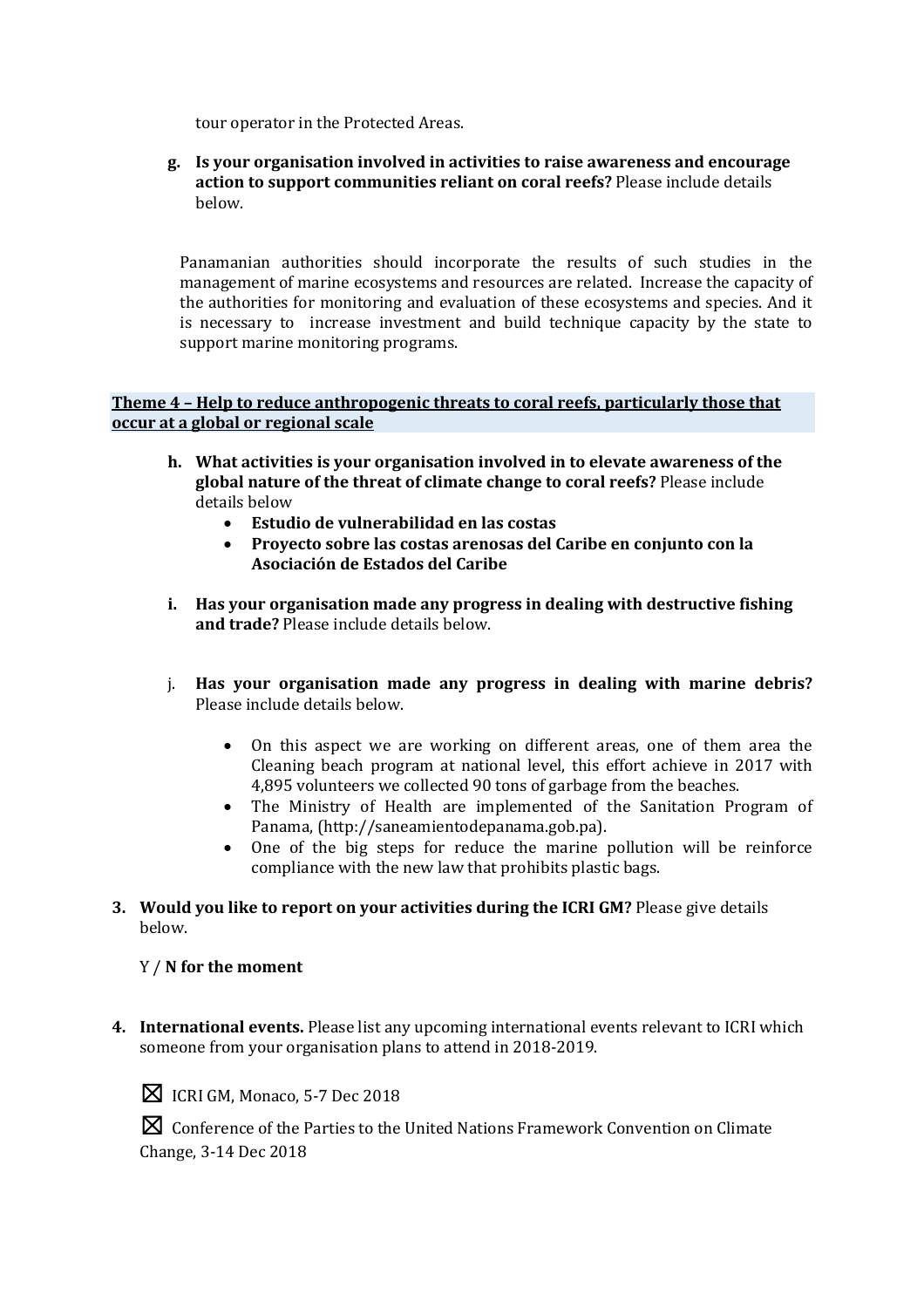#### **5. Publications.** Please list relevant publications and reports you have released during this reporting period.

| Title (Incl. author and date)                                                                                                                                                                                                                                                                                                                                                                                                                | <b>Website URL if</b><br>available                      | <b>Type of</b><br>publication<br>(paper,<br>report, etc) |
|----------------------------------------------------------------------------------------------------------------------------------------------------------------------------------------------------------------------------------------------------------------------------------------------------------------------------------------------------------------------------------------------------------------------------------------------|---------------------------------------------------------|----------------------------------------------------------|
| Breedy, Odalisca and Guzman, Hector M. 2018. "A new<br>alcyonacean species (Cnidaria: Anthozoa: Octocorallia) from a<br>seamount in the tropical Pacific Ocean." Bulletin of Marine<br>Science. 94 (4):1515-1524.                                                                                                                                                                                                                            | https://doi.org/10.534<br>3/bms.2018.0027               | paper                                                    |
| Sletten, Hillary R., Andrus, C. Fred T., Guzman, Hector M., and<br>Halfar, Jochen. 2017. "Re-evaluation of using rhodolith<br>growth patterns for paleoenvironmental reconstruction: An<br>example from the Gulf of Panama." Palaeogeography<br>palaeoclimatology palaeoecology. 465 (Part A):264-277.                                                                                                                                       | https://doi.org/10.1016<br>/j.palaeo.2016.10.038        | paper                                                    |
| Sletten, Hillary R., Gillikin, David P., Halfar, Jochen, Andrus, C.<br>F., and Guzman, Hector M. 2017. "Skeletal growth controls on<br>Mg/Ca and P/Ca ratios in tropical Eastern Pacific rhodoliths<br>(coralline red algae)." Chemical Geology. 465:1-10.                                                                                                                                                                                   | https://doi.org/10.1016<br>/j.chemgeo.2017.05.010       | paper                                                    |
| Maté JL, Brandt M, Grassian B, Chiriboga A (2017) Chapter 22.<br>Field Guide to Select Eastern Pacific Corals 22. 593-637. In<br>Coral Reefs of the Eastern Pacific. Glynn PW, Enochs I,<br>Manzello D (Eds). Springer and Associated Coral Reef Biota                                                                                                                                                                                       |                                                         | paper                                                    |
| Samonte-Tan G, D Suman, J Maté, D Quiroga, C Mena, A<br>Catzim-Sanchez, P Fong, X Wang (2014) Chapter 27:<br>Governance is Critical to Managing Coastal and Marine<br>Resources: pp 485-498. Effects of Marine Management Areas.<br>In Economics of Biodiversity and Ecosystem Services (eds. P<br>Nunes, P Kumar, T Dedeurwaerdere). Edward Elgar Publisher<br>House. 608 pp                                                                |                                                         | paper                                                    |
| Glynn PW, Grassian B, Kleemann KH, Maté JL (2016) The true<br>identity of Siderastrea glynni Budd & Guzman, 1994, a highly<br>endangered eastern Pacific scleractinian coral. Coral Reefs<br>DOI 10.1007/s00338-016-1470-8                                                                                                                                                                                                                   |                                                         |                                                          |
| Glynn PW, JJ Alvarado, S Banks, J Cortés, JS Feingold, C<br>Jiménez, JE Maragos, P Martínez, JL Maté, DA Moanga, S<br>Navarrete, H Reyes-Bonilla, B Riegl, F Rivera, B Vargas-Ángel,<br>EA Wieters, FA Zapata (2017). Chapter 5. Eastern Pacific<br>Coral Reef Provinces, Coral Community Structure and<br>Composition: An Overview. Pp 107-176. In Coral Reefs of the<br>Eastern Pacific. Glynn PW, Enochs I, Manzello D (Eds).<br>Springer |                                                         |                                                          |
| Pineda, Jesús, Cho, Walter, Starczak, Victoria, Govindarajan,<br>Annette F., Guzman, Hé, Girdhar, Yogesh, Holleman, Rusty C.,<br>Churchill, James, Singh, Hanumant, and Ralston, David K.<br>2016. "A crab swarm at an ecological hotspot: patchiness and<br>population density from AUV observations at a coastal,<br>tropical seamount." PeerJ. 4:                                                                                         | https://doi.org/10.7717<br>/peerj.1770                  |                                                          |
| Sangil, Carlos and Guzman, Hector M. 2016. "Assessing the<br>herbivore role of the sea-urchin Echinometra viridis: Keys to<br>determine the structure of communities in disturbed coral<br>reefs." Marine environmental research. 120:202-213.                                                                                                                                                                                               | https://doi.org/10.1016<br>/j.marenvres.2016.08.00<br>8 |                                                          |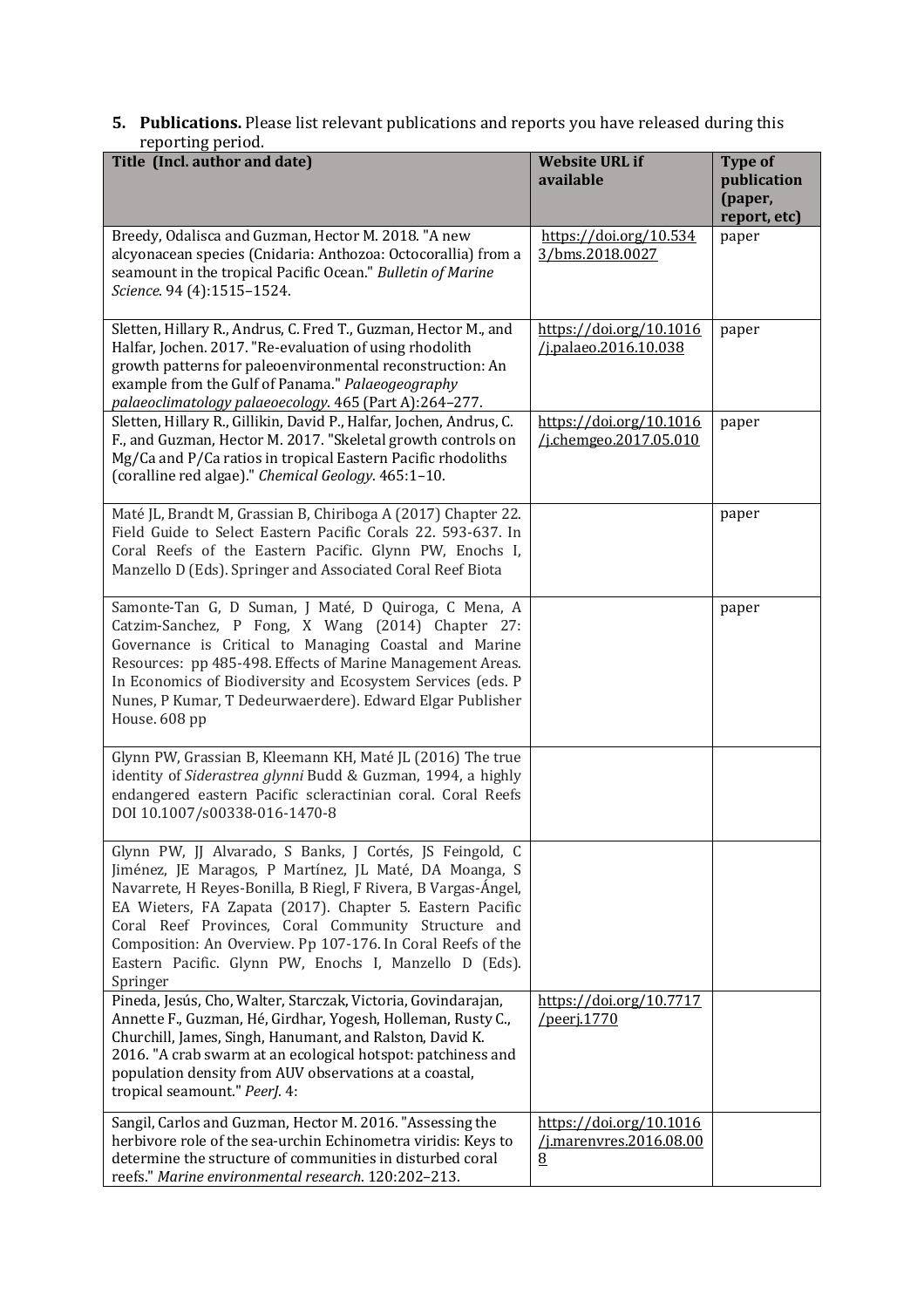| Sangil, Carlos and Guzman, Hector M. 2016. "Macroalgal<br>communities on multi-stressed coral reefs in the Caribbean:<br>Long-term changes, spatial variations, and relationships with<br>environmental variables." Journal of Sea Research. 117:7-19.                                                                                                                                                                                                                                                                                                                                                                                                                                                                                                                            | https://doi.org/10.101<br>6/j.seares.2016.09.001 |  |
|-----------------------------------------------------------------------------------------------------------------------------------------------------------------------------------------------------------------------------------------------------------------------------------------------------------------------------------------------------------------------------------------------------------------------------------------------------------------------------------------------------------------------------------------------------------------------------------------------------------------------------------------------------------------------------------------------------------------------------------------------------------------------------------|--------------------------------------------------|--|
| Torres-Mendoza, Daniel, González, Yisett, Gómez-Reyes, José,<br>Guzman, Hector M., López-Perez, José, Gerwick, William,<br>Fernandez, Patricia, and Gutiérrez, Marcelino. 2016.<br>"Uprolides N, O and P from the Panamanian Octocoral<br>Eunicea succinea." Molecules. 21 (6):819.                                                                                                                                                                                                                                                                                                                                                                                                                                                                                               | https://doi.org/10.3390<br>/molecules21060819    |  |
| Alvarado, J. J., Cortés, J., Guzman, Hector M., and Reyes-<br>Bonilla, H. 2016. "Density, size, and biomass of Diadema<br>mexicanum (Echinoidea) in Eastern Tropical Pacific coral<br>reefs." Aquatic Biology. 24 (3):151-161.                                                                                                                                                                                                                                                                                                                                                                                                                                                                                                                                                    | https://doi.org/10.3354<br>/ab00645              |  |
| Alvarado, Juan José, Cortés, Jorge, Guzman, Hector M., and<br>Reyes-Bonilla, Héctor. 2016. "Bioerosion by the sea urchin<br>Diadema mexicanum along Eastern Tropical Pacific coral<br>reefs." Marine Ecology. 37 (5):1088-1102.                                                                                                                                                                                                                                                                                                                                                                                                                                                                                                                                                   | https://doi.org/10.1111<br>/maec.12372           |  |
| Ament-Velásquez, Sandra L., Breedy, Odalisca, Cortés, Jorge,<br>Guzman, Hector M., Wörheide, Gert, and Vargas, Sergio. 2016.<br>"Homoplasious colony morphology and mito-nuclear<br>phylogenetic discordance among Eastern Pacific<br>octocorals." Molecular phylogenetics and evolution. 98:373-<br>381.                                                                                                                                                                                                                                                                                                                                                                                                                                                                         | https://doi.org/10.101<br>6/j.vmpev.2016.02.023  |  |
| Breedy, Odalisca and Guzman, Hector M. 2016. "Corrigenda:<br>Breedy O, Guzman HM (2015) A revision of the genus<br>Muricea Lamouroux, 1821 (Anthozoa, Octocorallia) in the<br>eastern Pacific. Part I: Eumuricea Verrill, 1869 revisited.<br>ZooKeys 537: 1-32. doi:<br>10.3897/zookeys.537.6025." ZooKeys. 149-153.                                                                                                                                                                                                                                                                                                                                                                                                                                                              | https://doi.org/10.3897<br>/zookeys.553.7471     |  |
| Breedy, Odalisca and Guzman, Hector M. 2016. "A revision of<br>the genus Muricea Lamouroux, 1821 (Anthozoa, Octocorallia)<br>in the eastern Pacific. Part II." ZooKeys. 581:1-69.                                                                                                                                                                                                                                                                                                                                                                                                                                                                                                                                                                                                 | https://doi.org/10.3897<br>/zookeys.581.7910     |  |
| Breedy, Odalisca and Guzman, Hector M. 2016. "A new<br>Muricea species (Cnidaria, Anthozoa, Octocorallia) from the<br>eastern tropical Pacific." ZooKeys. 1-10.                                                                                                                                                                                                                                                                                                                                                                                                                                                                                                                                                                                                                   | https://doi.org/10.389<br>7/zookeys.629.10828    |  |
| STATUS AND MONITORING OF THE REEF COMMUNITIES<br>AND KEY SPECIES FOR THE FISHERIES IN THE COIBA<br>NATIONAL PARK (PERIOD 2016-2017): EFFECTIVENESS OF<br>THE PROTECTED AREA FOR ITS CONSERVATION                                                                                                                                                                                                                                                                                                                                                                                                                                                                                                                                                                                  |                                                  |  |
| Summary: Since 2014, the UMIP has been developing<br>monitoring projects within the Coiba National Park, looking<br>for ecological indicators that allow us to know the health<br>status of the reef communities and the commercial species<br>found in this area. For this 2017, areas outside the protected<br>area have been included in the project to determine if there is<br>a real conservation effect from the delimitation of this Park.<br>For this reason, we set as a general objective "To determine<br>the current status of reef communities and key species for the<br>fishery in the Coiba National Park (PN), and compare it with<br>other locations outside its boundaries and the Eastern<br>Tropical Pacific. For this, a standard methodology used in reef |                                                  |  |
| ecosystem assessments was used in the POT Conservation<br>Marine Corridor. In Coiba, 17 sites were visited and outside<br>the protection area, seven reefs located in the zones were                                                                                                                                                                                                                                                                                                                                                                                                                                                                                                                                                                                              |                                                  |  |